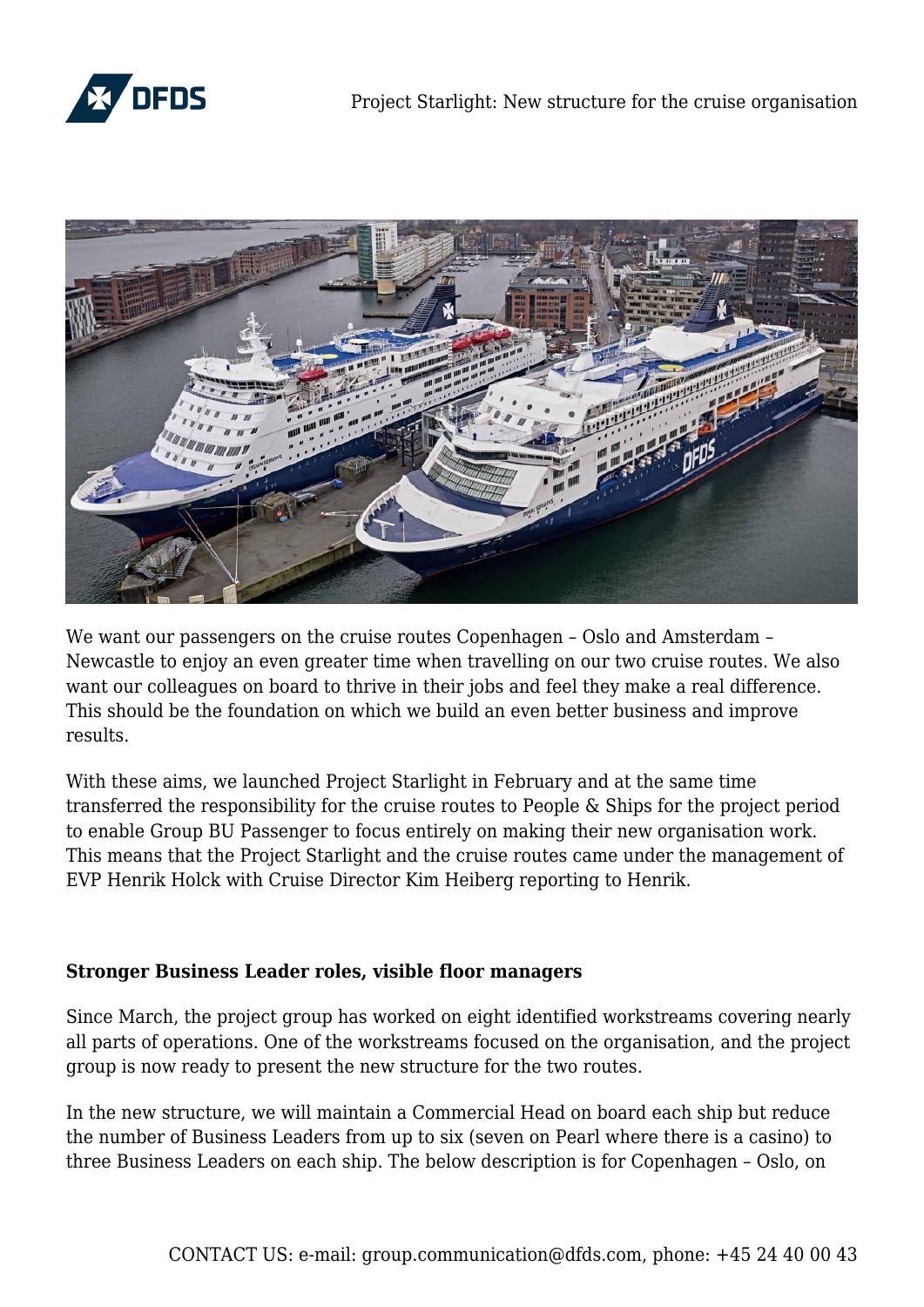

Amsterdam Newcastle the titles and areas differ slightly:

**Business Leader Food & Beverage (F&B)** will replace the three previous Business Leaders: Restaurant, Bar and Chef de Cuisine. This is to ensure that we utilise the synergies and knowledge from all three areas and along with Floor Managers (see below), become more visible to our customers in all restaurants. With this setup, we expect to increase our service and have a more dedicated focus, to ensure an even higher customer satisfaction in the future.

**Business Leader Shop & Conference** will have the responsibility for the shop and the conference on the Copenhagen – Oslo route. This will make room for the crew to care about customers and ensure that we are always aligned with products and concepts on board. Bringing the shop and conference business areas together will also make it easier to offer an enriched experience for our conference guests and make room for a more holistic way of thinking about their entire customer journey.

**Business Leader Accommodation & Service** will be a merger of the previous accommodation and guest service, which was formerly under the Business Leader Conference responsibility. Many of the questions asked in the Guest Service Centre are about cabins, beds, upgrades, cleaning etc. Therefore, it will be valuable to strengthen the knowledge and focus within the two areas.

# **Floor Managers**

All areas will have Floor Managers who will be part of the daily work and at the same time have managerial responsibility. They will report to Business Leaders in specific areas. For example, the Business Leader F&B will be supported by Floor Managers in the restaurants. This is to ensure that we always have a visible manager on the floor in all outlets, to send a positive signal to our guests and support our crew. Up until now the Business Leader has been responsible for appearing in each restaurant every day.

See the organisational charts for both routes here:

[Copenhagen – Oslo](https://www.dfds-news.com/wp-content/uploads/2018/05/Copenhagen-Oslo.pdf)

[Amsterdam – Newcastle](https://www.dfds-news.com/wp-content/uploads/2018/05/Amsterdam-Newcastle.pdf)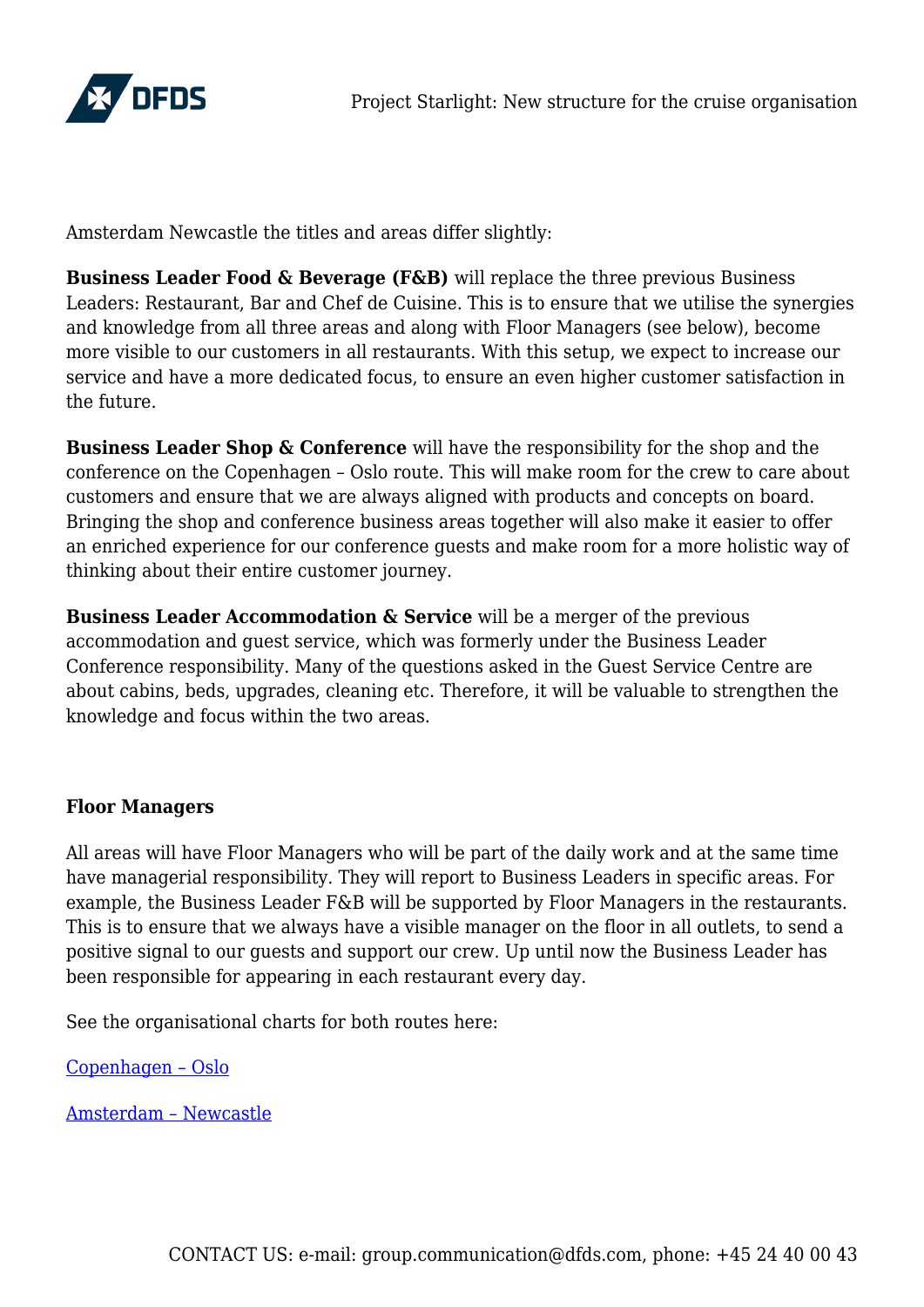

## **New structure in Cruise Routes' central organisation**

We want to ensure that all of our outlets on each route offer the same great experience, service and products and have the same advantages in relation to procurement and sales. Our guests should be able to recognise our concepts no matter which of our ships they are travelling on. Therefore, many of the responsibilities will be moved to the central organisation. To be in a better position to provide the necessary competencies and support, the previous On-Board Sales department will change from one overall supporting role for all areas into three more specific and focused departments. They will report to Kim Heiberg. This is to increase the cooperation between ships and shore in relation to competencies and areas of responsibilities.

The three new positions will be Head of Travel Retail, Head of Onboard Concepts and Head of Projects & Communication, who together with Peter Holleufer's existing role as Head of Performance Management are essential for mirroring the onboard set-up, aligning the ships and support and follow-up on all areas onboard.

### [See the new structure for Cruise Routes' central organisation here](https://www.dfds-news.com/wp-content/uploads/2018/05/Cruise-Routes-central.pdf)

"With this new organisation, we will simplify all workstreams and make sure that the crew can focus on the most important thing: our customers. The management will be much more visible, which makes a difference to both employees and guests. It will hopefully make our passengers even more satisfied with their journey with us and our colleagues thrive more in their jobs. I am looking forward to following the process closely in the coming months," says Kim Heiberg.

All Business Leaders, floor managers and coordinators have been informed about their new roles, and Kim Heiberg will hold a staff meeting on Crown today and on Pearl tomorrow (1 June).

Teun Wim Leene will have a staff meeting onboard King today and on Princess tomorrow (1 June).

"I would like to thank everyone on board and all of you who have been part of Project Starlight. I am thankful for your great efforts and I hope that you will all be able to see the benefits of our hard work across ships and land. I am proud to be part of the cruise organisation and I am confident that with these new changes we will be able to improve and move for all to grow," says Kim.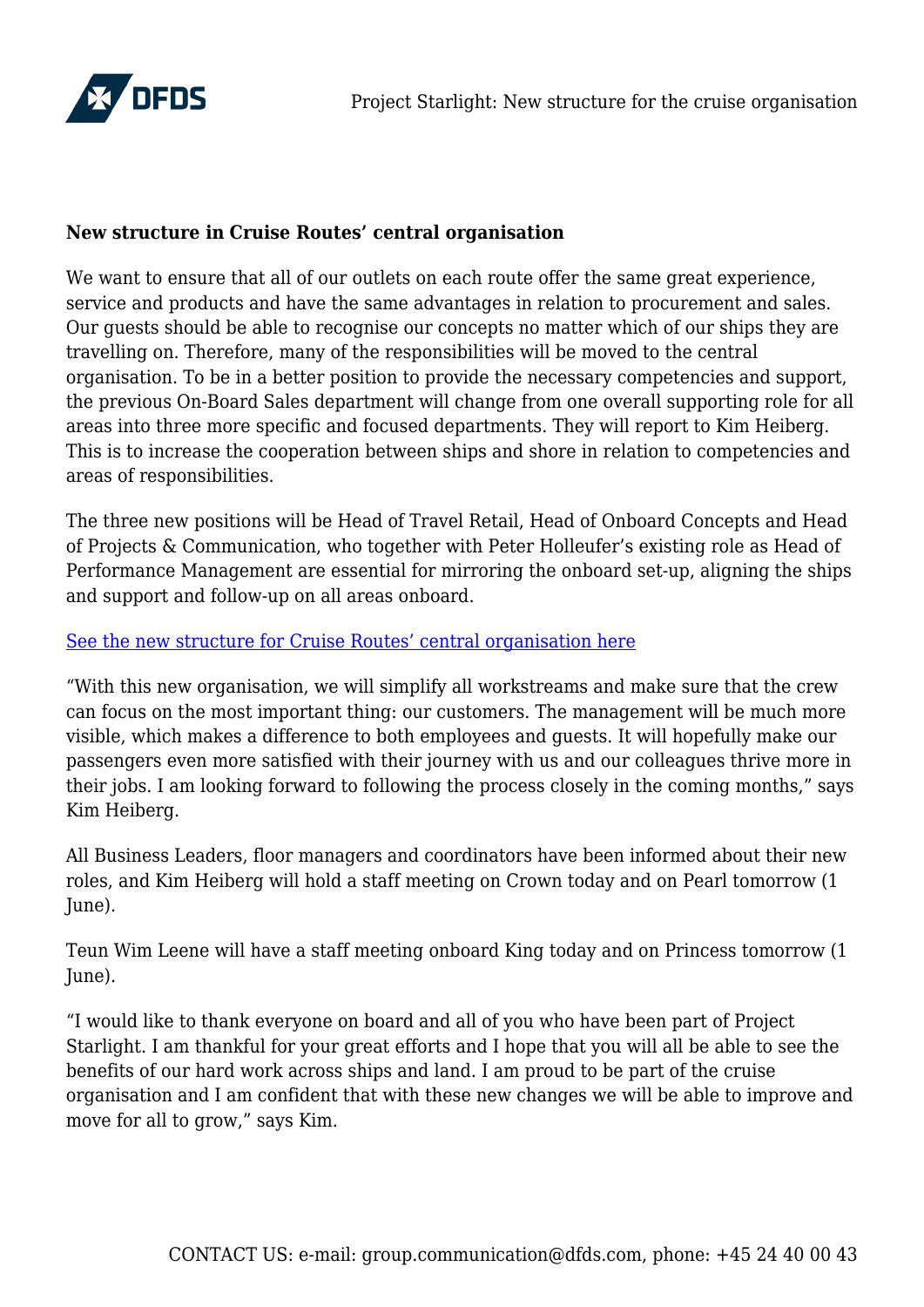

#### **Lotte Weaver to leave DFDS**



In the new structure, Lotte Weaver's position as Head of On-Board Sales (OBS) will cease to exist. Lotte has been offered another position, but she has chosen to leave DFDS. "Lotte has been one of the strongest forces in the past half year in Project Starlight where she has put enormous amounts of effort into the project. I have had the pleasure of working with Lotte for the past seven years, and she has really done a fantastic job. She is extremely hardworking, reliable, strategic and competent, and it is very unfortunate for DFDS that Lotte has chosen to leave," says Kim. Lotte will stay until August as a consultant, making sure that the new organisation is well implemented and to help recruit three new managers to the Cruise Routes' central organisation. "I would like to thank all of my great colleagues whom I will certainly miss. The past seven years with DFDS have truly been a journey for me, and I wish you all the best," says Lotte, who will be leaving DFDS to take care of her daughter, who will be coming home from hospital after lengthy treatment for mental illness.

If you have any questions, please do not hesitate to contact Kim Heiberg.